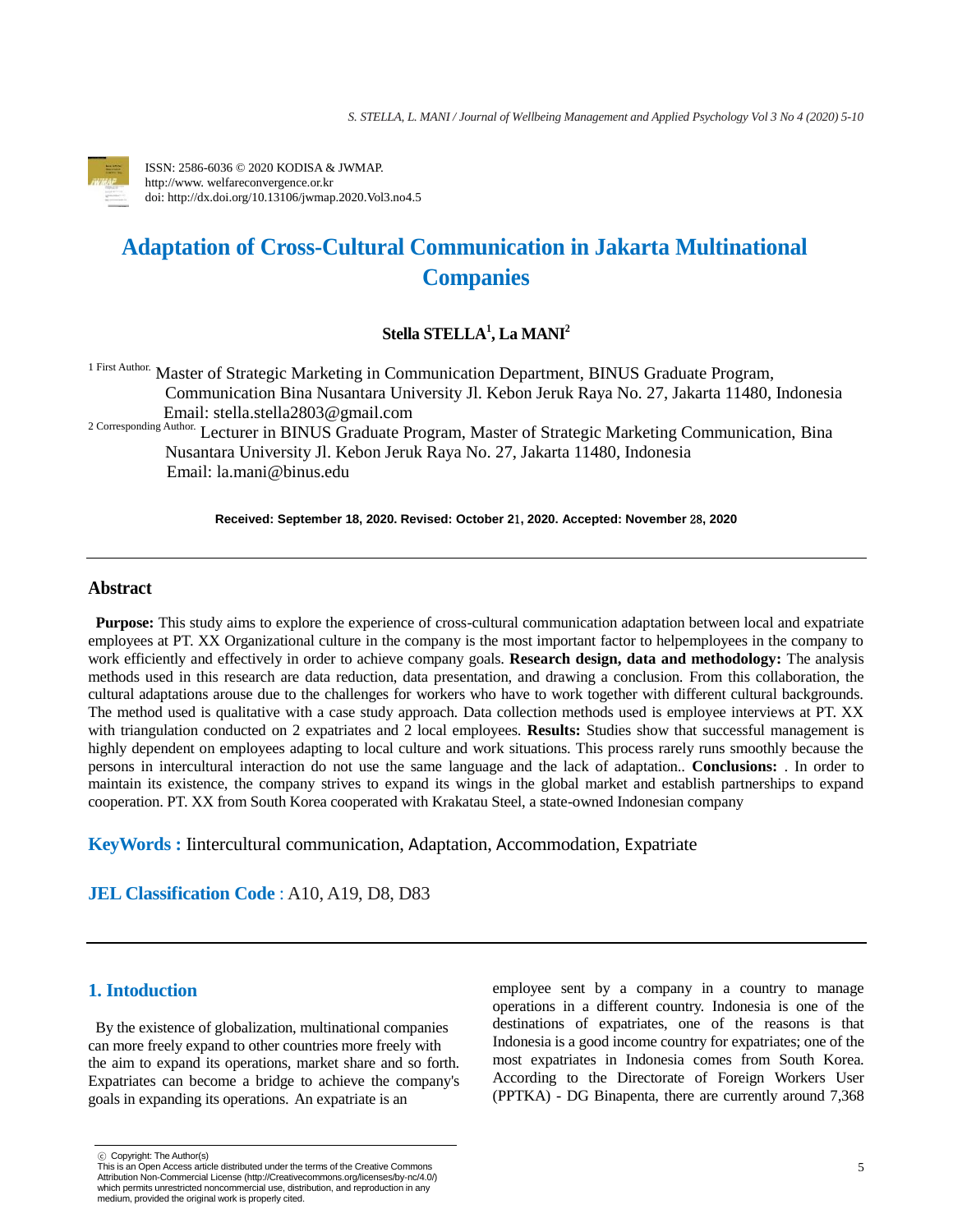expatriates from South Korea in Indonesia. That number makes South Korea the country with the third highest number of expatriates in Indonesia. Korean people in Indonesia work at PT. XX. PT. XX was founded in 1968 in South Korea. PT. XX is a multinational steelmaking company that has become a competitive steel producer. PT XX has been working with an Indonesian company, Krakatau Steel, since 2012 and has operated a steel mill project in the Cilegon area. Consisting of 42 employees which is a combination of expatriates from South Korea and local Indonesian employees.

Indonesians who work at PT. XX originated from different ethnicities, including ethnic of Padang, Batak, Javanese, and Sundanese. In other words, the employees at the company are multicultural. Every culture has a different system and of course there is inter-cultural communication that exists.

The way to communicate one another can not be separated from the language, rules, and norms that are owned by each individual. Communication that occurs between Korean and Indonesian citizen employees uses 3 languages, namely English, Indonesian, and Korean. In the daily life, at certain times at informal settings Korean citizens speak Korean as well as Indonesian citizens speak Bahasa Indonesia. From the cooperation that was established, there was a gap between employees, causing a separation or segregation between Korean employees and local employees in the company. The gap that occurs is the gap between cultures that causes communication within the organization was not going smooth and open between local and expatriate.

This is because there is no adaptation of 48 employees, which is a combination of Korean employees and Indonesian employees from both sides, so that each of them is contradictory. It could be seen from the internal communication of the organization itself, where Korean culture seems more dominant, and the expats who occupy the ranks of managers.

Cultural factors have an important role in creating behavior in organizations. This process rarely runs smoothly without problems, because in most situations, persons in the intercultural interaction do not use the same language (Mulyana, 2005). One of the problems faced is that expatriates often try to encourage and influence employees with the leadership culture and style and work style that the expatriates have, without any adjustments to the local culture. This can cause interpersonal conflicts and have a negative impact on the company due to mismatch of organizational behavior because migrants and indigenous people choose to stick to their own speech code while still interacting with the new culture they live in. (Martin and Nakayama, 2010). Therefore, adaptation is needed. Adaptation in intercultural

communication is a problem that needs to be solved when a person or group of people communicates with other parties of different cultures. Everyone has different motivations.

Previous studies published in many journals discussed the findings that differences in cultural backgrounds are factors that can cause misunderstandings. Sadia, Salleh, Kadir, Sanif (2016) in their research said intercultural communication was seen as one form of communication carried out by persons with different languages and backgrounds having their own challenges for the company in achieving its intended goals. Effective internal communication is very important because it influences the success of the organization and the ability of management in strategies to embrace employees in order to achieve goals. He & Liu (2010) in a journal review of crosscultural barriers to communication in multinational companies, argue that people with different cultural backgrounds will have different job expectations as well in a multicultural environment. The best solution is that the subsidiary company should not force to follow the working procedures and communication in the holding company or country of origin. Because if this happens, employees will feel disrespected for the advice given and are reluctant to be open so that there will be obstacles in achieving company goals. The obstacles are influenced by several aspects, such as lack of mutual understanding, differences in expectations of managers and employees, differences in language, differences in goals at work.

Arifin (2019) in his research on intercultural communication between Indonesian and Vietnam students argues that language differences may cause conflicts and obstacles because of prejudice, stereotypes and labeling of a culture. Febiyana & Turistiati (2019) in their research on intercultural communication between Japan and Indonesia said that the obstacles occurred was caused by differences in language, habits, the appreciation of the time when Japan was monochronic while Indonesia was polychronic, and also the stereotypes of each nation.

Based on the explanation above, the presence of expatriates coming from South Korea in Indonesia, especially in PT. XX was interesting to study. It was supported by the fact that most of the employees at that company were expatriates having different culture background from the local employees. The researchers analyzed the intercultural communication in PT. XX, focusing on the adaptation of communication between Korean and Indonesian employees.

# **2. Literature Review**

#### **2.1. Intercultural Communication**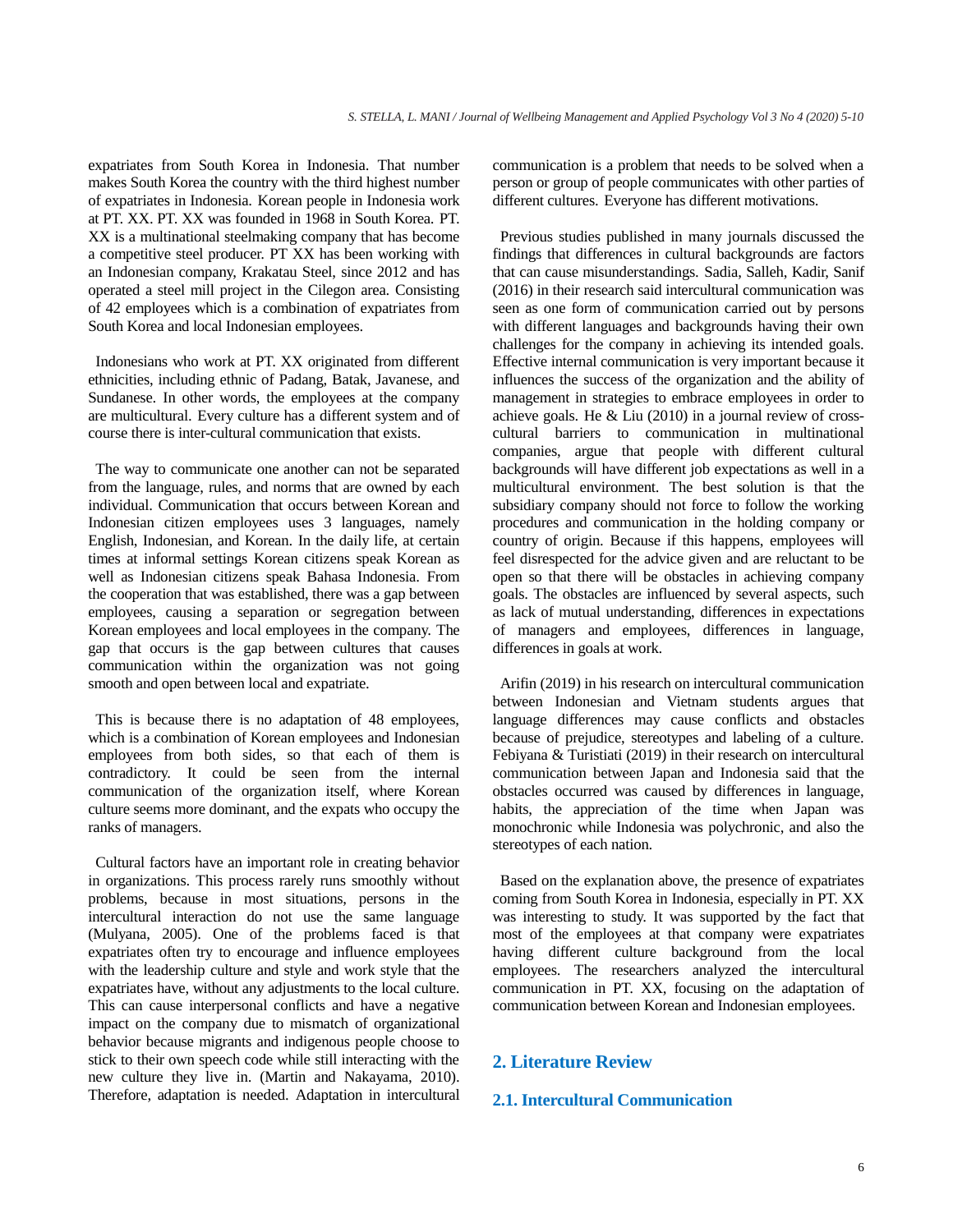Griffin (2006) in Febiyana & Turistiati (2019) said that cross-cultural communication is usually provided for theory and research comparing interpersonal variables such as conversation distance, self-disclosure, and conflict resolution styles in two or more different cultures.

Samover and Porter say intercultural communication has a main theme that distinguishes it from other communication studies, such as the relatively large differences in background experiences between communicators due to cultural differences.

Consequently, if there are two different people, communication behaviors and meanings are also different. The intercultural communication model according to Samover and Porter is as follows:



**Source:** communication Between Cultures **Figure 1:** Intercultural Communication Model

From the picture above it can be seen that Culture A and Culture B are relatively similar to being represented by a quadrilateral and not octagonal. Culture C, very different from culture A and B, is represented in a circular shape. In every culture there are other forms that are somewhat similar to the cultural form which means that the individual has been formed by that culture. Individual forms are slightly different from the cultural forms that influence them.

It shows two different things; first, there are other influences besides the culture that shapes the individual. Second, people in a culture still have different characteristics even though culture has a dominant role to influence individuals.

The arrows that are drawn show the sending of messages from one culture to another. When a message leaves the culture where it is encoded, the message contains the meaning desired by the encoder. This is indicated by arrows that leave a culture that contains the same pattern as the

individual patterns. When a message reaches a culture where the message must be encoded, the message undergoes a change in the meaning of the decoder culture has become part of the meaning of the message. The meanings contained in the original message have changed during the encoding phase in intercultural communication, because the vocabulary of communicative behavior and the meaning of the decoder do not contain the same cultural meanings as the encoder.

Gudykunts (2003) said that intercultural communication is seen as one of the inter-group communication types that includes various types of communication that may not be accommodated in intercultural communication groups, for example inter-generational communication, communication between members from different social class groups, communication between people with different tastes and even communication with the disabled.

From some of the definitions above it can be concluded that communication that occurs between people of different nationalities, groups, races, or language communities is called intercultural communication. Intercultural communication itself is a process of exchanging thoughts and meanings between people of different cultures.

In intercultural communication there is also inter-ethnic communication, that is, if there is a change of place or migration from one region to a different ethnic group. When someone intends to settle in the area they need to adapt in terms of customs, language, culture, and others.

Four factors that can inhibit intercultural communication are stereotyping, prejudice, ethnocentrism, and discrimination.

#### **2.2. Accommodation Theory**

Accommodation is the ability to adjust, modify, or regulate one's behavior in response to others. According to Howard Giles, Communication accommodation theory is a theory that focuses on a person's behavior in choosing to regulate or modify the way he communicates to the response obtained when communicating. When a person interacts in a communication, they will adjust their conversation, vocals, and behavior to accommodate other people involved in the communication. In other words, the assumption of accommodation theory is to minimize the social differences between themselves and their interlocutors.

There are three ways to adapt in accommodation theory, the most important thing in accommodation is that everyone has a choice in determining their communication attitude by means of convergence, divergence, and excessive accommodation. First, convergence is a strategy whereby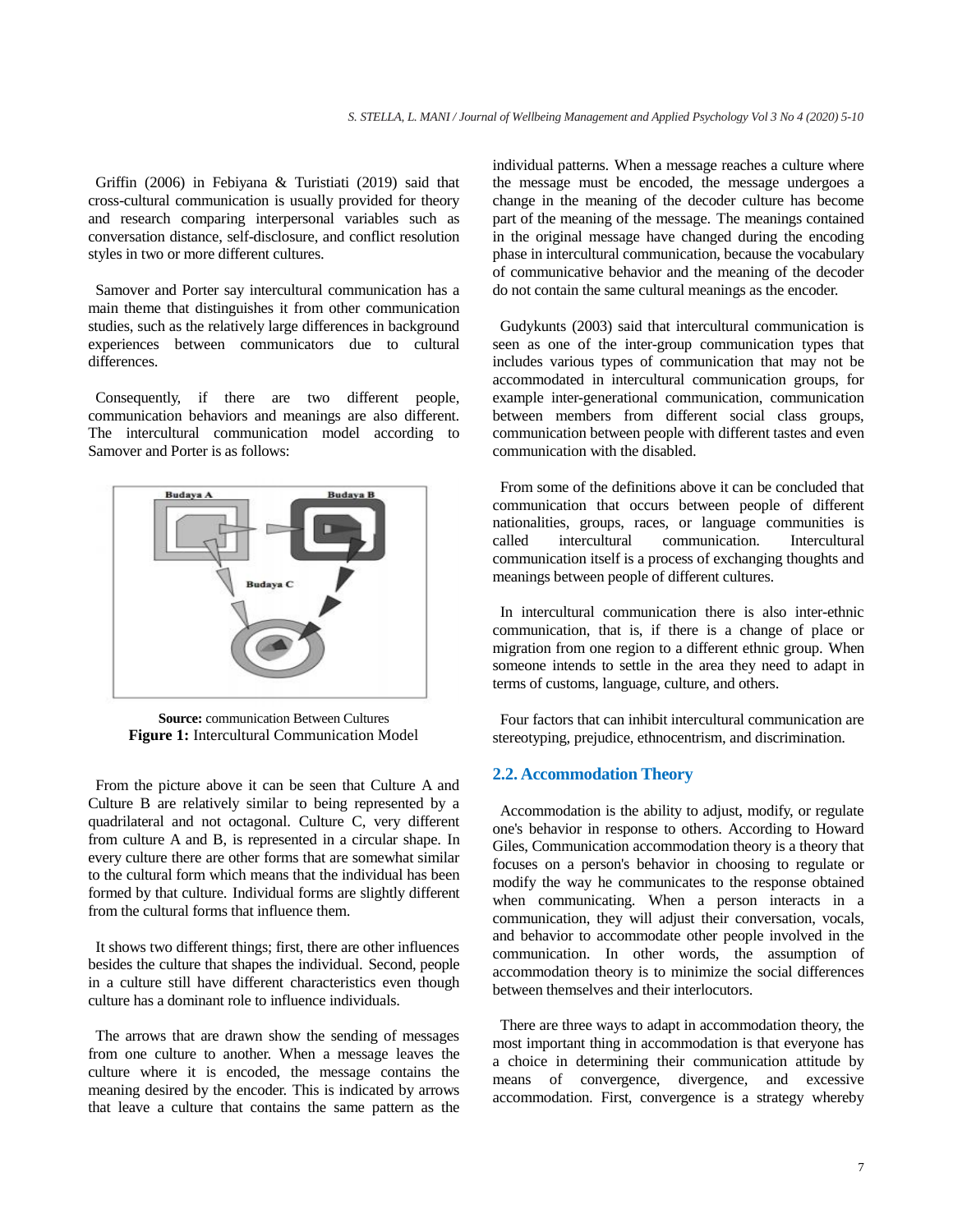individuals adapt to the speed of speech, pauses, smiles, eye gazes, and other verbal and nonverbal behaviors. When people converge, they depend on their perceptions about the speech or behavior of others. In addition, convergence is also based on interest. If communicators are attracted to each other, they will converge in conversation.

Second, divergence; this method and strategy is one form of the actions to maintain differences between communicators. In this case, divergence is a strategy used to highlight verbal and nonverbal differences between communicators, or arguably this divergence is contrary to convergence. But it must be underlined that divergence is not a way to show disagreement; divergence is not the same as indifference. Someone makes a divergence to maintain their cultural heritage.

Third, over-accommodation; in this case, the communicator tries to over-accommodate in arranging, modifying, and responding to others.

Although communicators have good intentions, they are often misunderstood with bad intentions, especially harassing.

## **3. Research Methodology**

This study uses a qualitative descriptive approach with the type of case study research. According to West & Turner (2013) A qualitative approach is related to social reality which is subjective.

Researchers do not do statistical analysis, but researchers summarize and analyze the results of interviews, observations, and literature studies.

Researchers use this type of case study research, where case studies are interpreted as the results of a particular case study. In this research, the case is how to adapt intercultural communication between Korean and Indonesian employees at PT. XX. To obtain data in qualitative research, case study data can be obtained from all parties concerned; in this case, each of the 2 employees of Korean and Indonesian citizens (a total of 4 people). Data collection techniques in research do through observation and interviews.

## **4. Research Results and Disciussion**

### **4.1. Company Profile**

PT XX (headquarter) established in 1968 in South Korea, a multinational steel-making company has become the most competitive and one of worlds's leading steel manufacturer. The company produces a wide range of high-end steel products such as steel coil, plate, wire, electrical sheet, and stainless steel, etc. used in many industries, such as general structures, gas, cylinder and pipe, automotive, shipbuilding, machinery, electronic devices, etc.

With its 25 and 29 of domestic and overseas subsidiaries and affiliates respectively, POSCO operates its business worldwide in steel, construction, architecture, IT, Research, Raw Material Development, etc. Around 110,000 employees representing 100 nationalities are working in 29 countries with one basic philosophy of Boundless Trust, the driven power of the Company to Co-operate and to grow together with all of our stakeholders, namely employees, customers, community, government, institution and many others. Move the World in Silence is our dynamic energy in opening the world's future and in securing the people's life.

PT XX, with its subsidiaries and affiliates have been in Indonesia for almost 20 years. The company cooperates with Indonesian State Owned Steel Companyand succesfully built and operates a mega project of Integrated Steel Mill in Cilegon Area.

PT XX in Indonesia was established in April 2015 with trading as the main core business. It's office is located at SCBD area. It has 24 local employees, 10 dispatchers and 8 non-staff members. The company has 2 division and 8 departments.

# **4.2. Intercultural Communication between Korean and Indonesian Employees at PT. XX**

The research informants have different cultural backgrounds. There are Indonesian employees who came from the ethnic of Batak, Javanese, Sundanese, and Padang. Korean employees coming from Seoul have different cultures and also different accent contexts and speaking styles.

Before Korean employees joined Indonesia, they had no interest in learning Indonesian culture beforehand so that the company often applied the Korean way of working. In adaptation, Indonesian employees prefer to follow Korean to be safe. Based on the observations of researchers, Korean and Indonesian employees cancommunicate intercultural properly. Communication that is intertwined within the company tends to be low context communication where the way of working is individualized and no interfere in the affairs of others, communicate directly with one another, and involve less people in making decisions. Individualistic culture emphasizes individual goals, concern for self-face, and the identity attached to individuals (Hofstede in Samovar,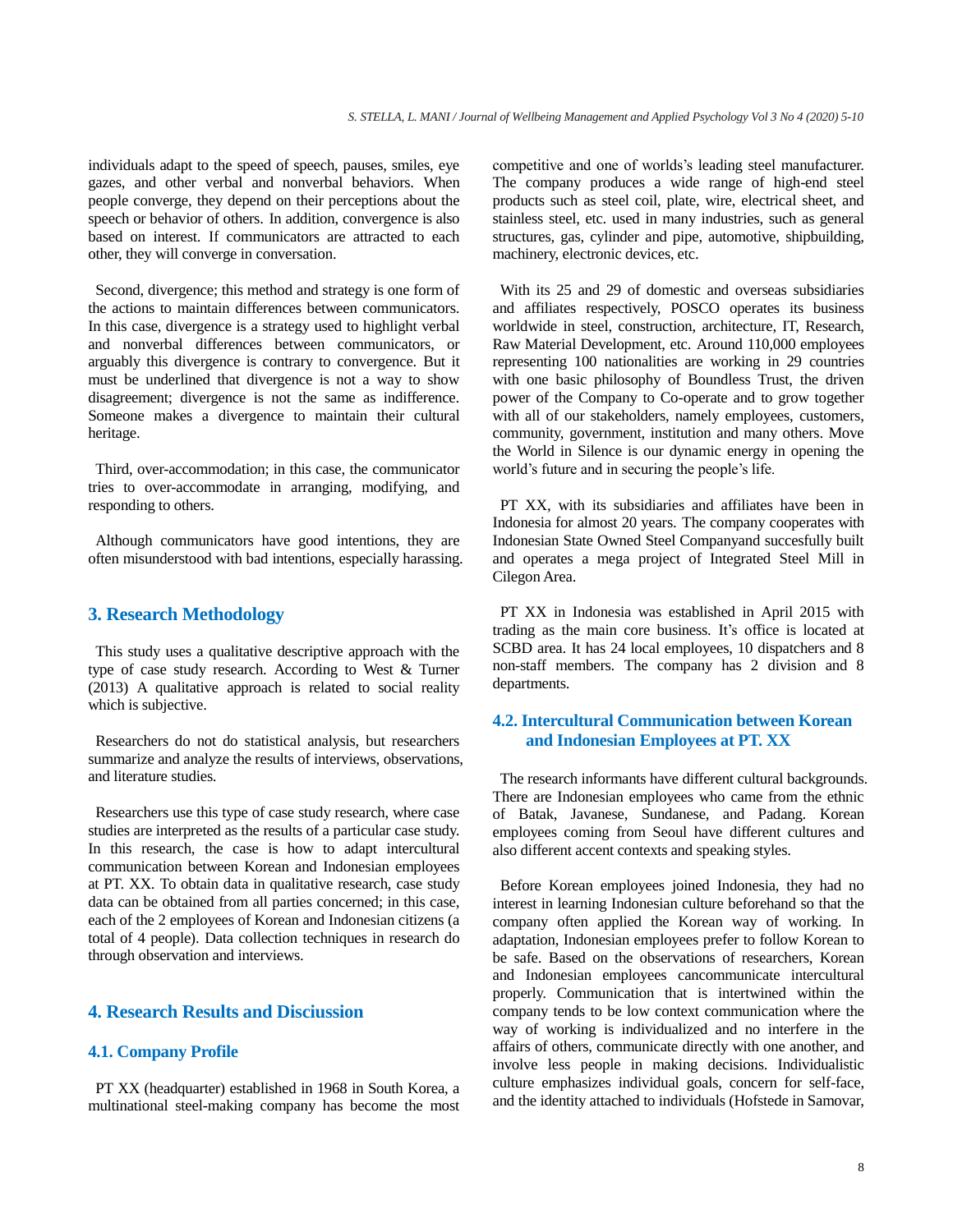#### 2010).

In the interview, there were similarities between informant 1 and informant 2 (Indonesian employees), that all Indonesian employees chose to be safe; in the sense of communicating as necessary and doing Korean tasks and commands to avoid problems. Korean employees in general tended to be rushed to do work which affects the way Indonesian employees work themselves. When Indonesian employees got directions from Korea that could not be easily understood, Indonesian employees chose to try to do what they could first. The communication used between Indonesian and Korean employees was English and Korean because there are some Indonesian employees who can speak Korean. But there are often misunderstandings because of different abilities in language.

From the results of this study, it can be realized that each of them maintains their respective cultures so that only a few adjustments are made. Communication used 3 languages namely Korean, English and Indonesian for everyday. The results of informants 3 and 4 of Korean employees had something in common, that is the difference in ways of working where Korea pushed to the last limit and hoped that anything they ask would be fulfilled immediately, while the Indonesian way of working is more relaxed.

Based on interviews with the four sources, it can be concluded that adaptation does not run smoothly because it is very contradictory.

The informant from Indonesia mostly tried to accept and followed the workings and rules with the Korean model and in the meantime from the Korean side focus on the direction given from the headquarter. There was a separation where each party persists on its own culture and minimizes interaction with one another, especially those of different cultures. Each party also prefers to have a closed relationship and keep a boundary between them.

# **4.3. Barriers that Occur in Communication between Korean and Indonesian Cultures in PT. XX**

Barriers to intercultural communication can occur due to several things and as a result the communication is not effective and often becomes miss communication. One of the obstacles in communication is language.

Each informant, both Korean and Indonesian employees in the company has different mastery of English.

Misunderstandings in communication are very frequent because Indonesian employees do not understand very well

the instructions from Korean employees when Korean employees use English or Indonesian but the meaning and words have different meanings.

Secondly, it is a culture that the way to work has a very calm atmosphere and no interaction during work, and also undefined hours of work because the subordinate workers would not go home when the supervisor has not returned to home yet; it was also the problem of clarity when the direction given to Indonesian employees was rarely explained for what and why it was done in that way, thus the work is based on direction, and sometimes the employees also did not understand what they were doing.

It was also the culture shock experience coming from Korea's disciplined, detail oriented, and also Korea's on time working hours. On one side, Korea, encouraged from the headquarter superiors to encourage staff in Indonesia according to the directions given, gave such an impression to Korean employees; and to make Indonesian employees understand, Korean employees gave the task of making reports.

The third obstacle is character. There was a significant difference between Korean people that are temperamental, rushed, panic, and high self-esteem, and the Indonesian people character which always keeps anything relaxed, does not communicate in detail, and does not routinely provide updates for work.

### **4.4. Stereotype**

Stereotypes occur from Indonesians to Koreans and vice versa. Korean stereotypes are hard, disciplined, rushed; do not like people who are lazy, more focused on the process than the results, and the rigid type of person. Indonesians are often stereotyped as friendly, smiling, relaxed at work; lack of initiative at work, cannot take a quick response, and had to move under direction.

From the results of this study, the authors found that among the employees of PT. XX, Indonesian and Korean employees kept trying to communicate and respect each other and to adapt to one another. Although it can be said that there was often a misunderstanding in communication at work, but personally, communication goes well even though there are still boundaries between them. Indonesian employees understand the biggest obstacle is in language and there is an effect where it is difficult to communicate; Furthermore, Korean people are closed. Korean employees understand the culture of Indonesians who go home on time from work, and take a bit longer time to work. It was found that both Indonesian and Korean employees were lack of socializing